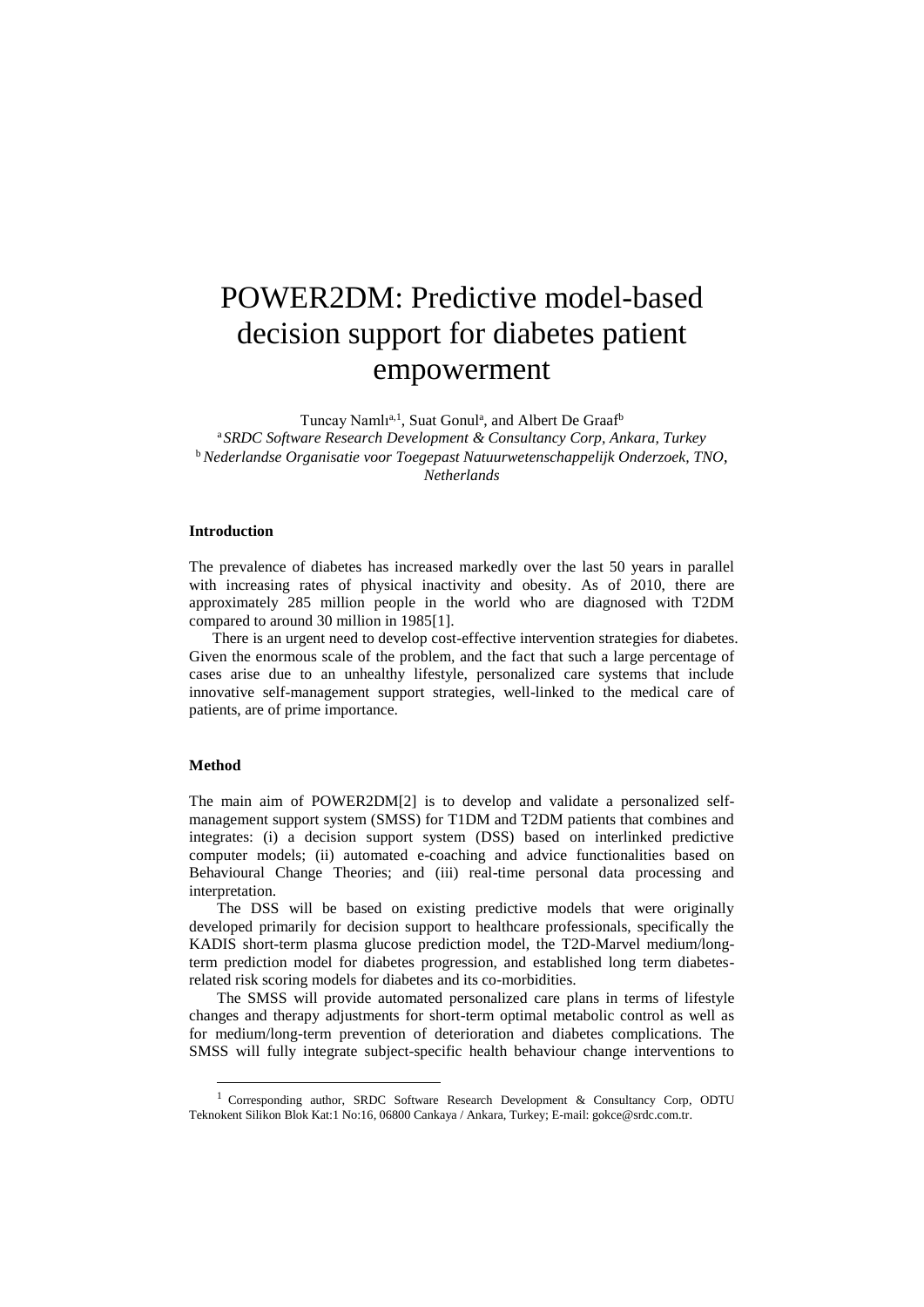increase adherence of the patients to their personalized care management program. The predictions will be based on real-time personal data monitoring and tracking.

The POWER2DM will will be evaluated in 3 pilot studies in 3 different European countries; Germany, Netherlands, Spain with 280 patients in total where half of them will receive POWER2DM support and other half as control group.

## **Results**

In the first 8 months of the project, to-be scenarios have been produced by the endusers, which, following user-centred design principles, led to the identification of technical use cases and formal requirements, and then the conceptual design of the POWER2DM architecture. Work is now focused on the calibration of the predictive models, research on interventions for behaviour change and implementation of the first prototype.

## **Discussion**

Yet despite multiple policy reports and international declarations, action on and funding for diabetes still lags behind other chronic conditions like cancer or cardiovascular diseas[e\[3\].](#page-2-0) Existing diabetes care and prevention services and approaches do not sufficiently target patients or have a limited focus mainly on Blood Glucose Control, there is a gap between evidence-based findings and diabetes care, self-management interventions are not able to maintain efficacy over longer periods of time, and there is too much time delays in finding optimal therapy.

### **Conclusion**

By the 12 months of piloting in diverse settings, POWER2DM aims to strengthen the evidence base in self-management support for patients with diabetes with the usage of prediction models and Just-in-time Adaptive Interventions designed based on behavioural change theories.

### **Acknowledgements**

The research leading to these results has received funding from the European Union's Horizon 2020 research and innovation programme under grant agreement No 689444, POWER2DM Project.

## **References**

- <span id="page-1-0"></span>[1] Donath MY, Shoelson SE. Type 2 diabetes as an inflammatory disease. Nat Rev Immunol. 2011 Feb;11(2):98–107. doi: 10.1038/nri2925. [PubMed: 21233852]
- <span id="page-1-1"></span>[2] POWER2DM project, [www.power2dm.eu](http://www.power2dm.eu/)